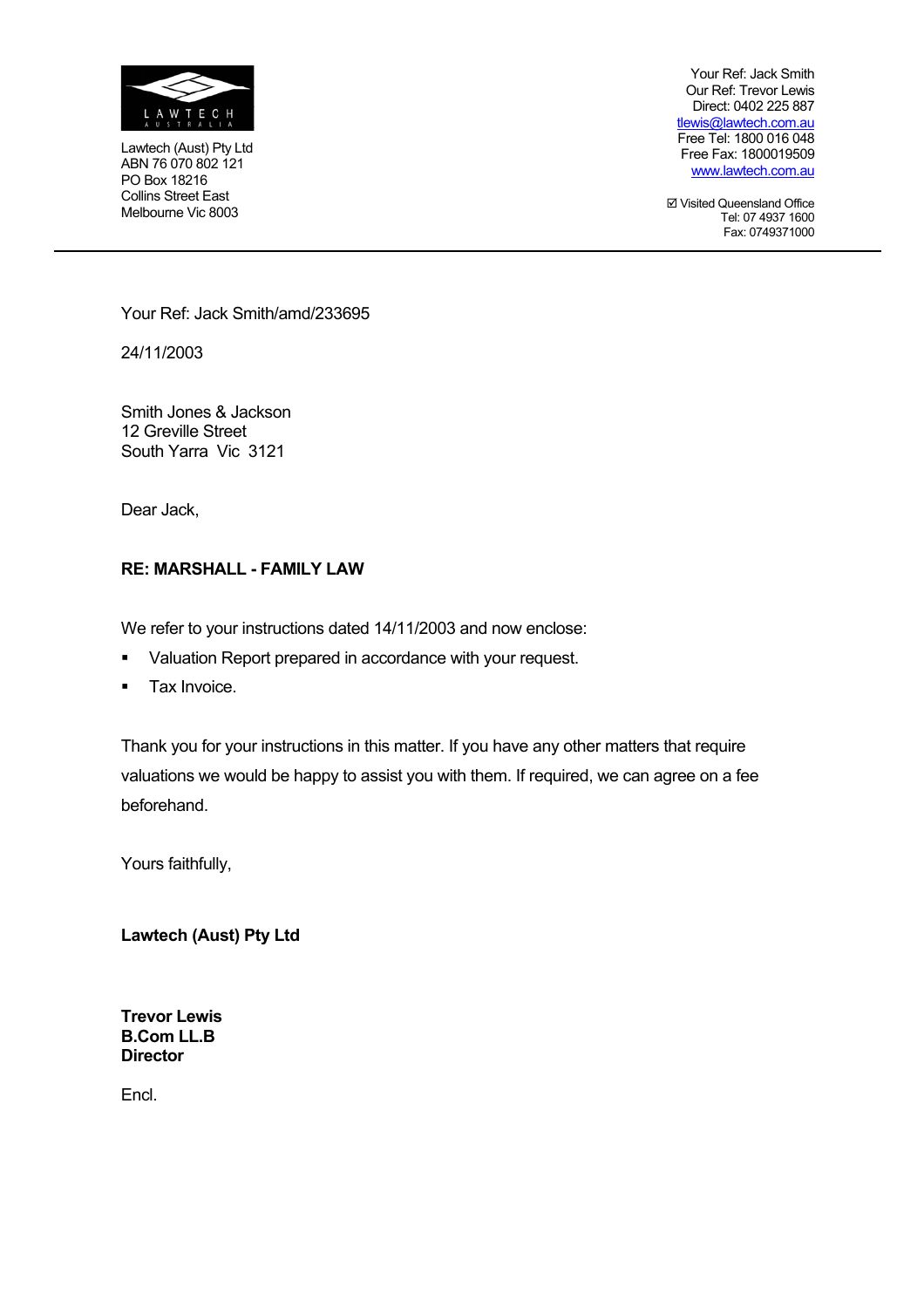Fax +61 1800 019 509 Email tlewis@lawtech.com.au

# Valuation Report

In respect of the superannuation interests of Michael John Marshall & Janice Maria Marshall.

Dated 24/11/2003

Prepared for:

Smith Jones & Jackson 12 Greville Street South Yarra Vic 3121

Tel: 03 8765 2345 Fax: 03 8765 2367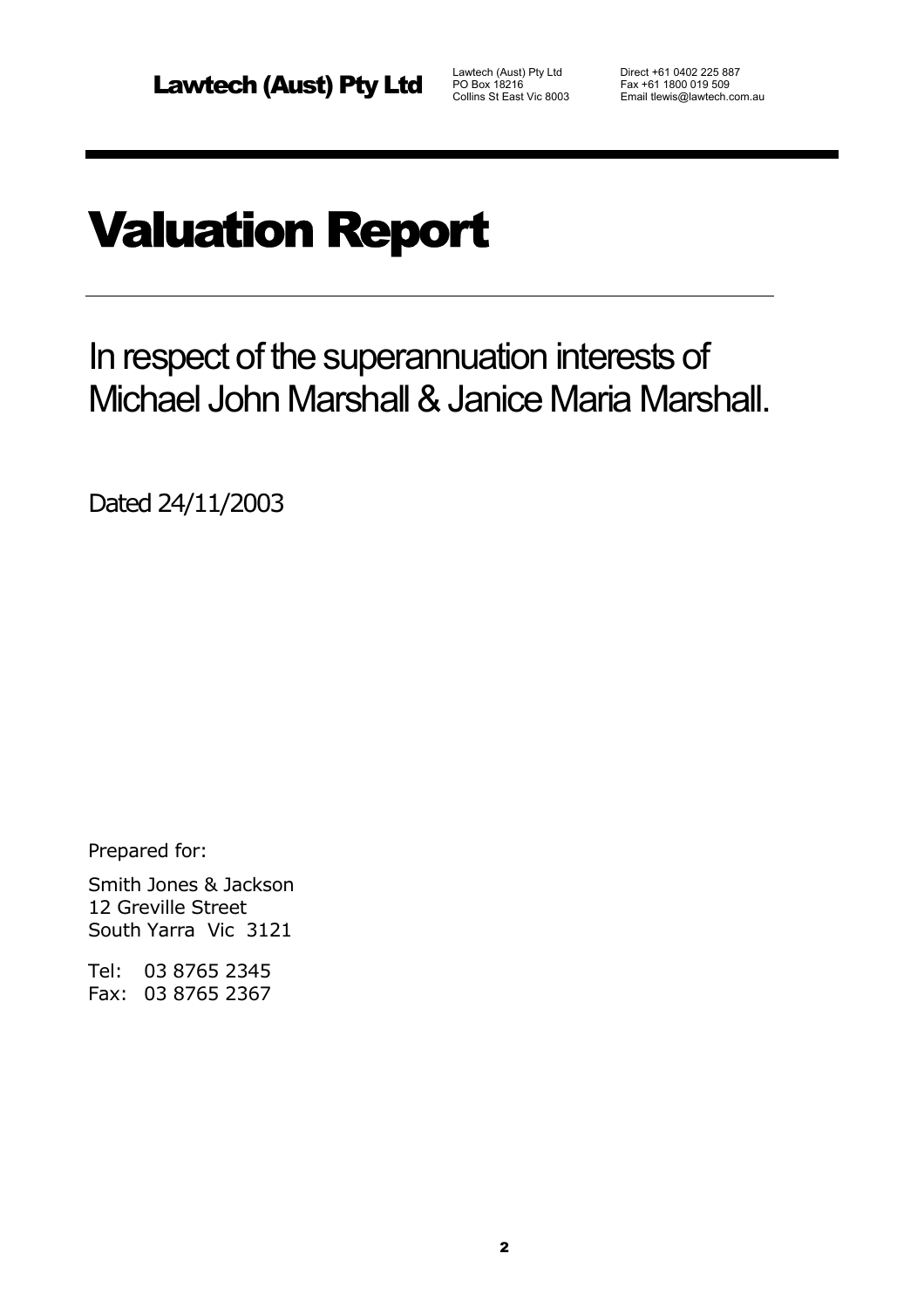

### Scope of Instructions

A. We have been instructed to provide valuations for Family Law purposes in respect of:

- 1. ComSuper Accumulation (Husband).
- 2. ComSuper DBI (Husband).
- 3. UniSuper Award Plus Plan (Wife).
- 4. UniSuper Investment Choice Plan (Wife).

B. We have been instructed to adopt *relevant dates* that match the dates of source information provided by the trustees.

C. We have been briefed with these materials:

- (i) Letter 6/8/03 ComSuper to Mr Michael Marshall.
- (ii) Benefit Statement as at 30/6/03 issued by UniSuper.
- (iii) Completed Superannuation Information Form (Part B) Defined Benefit Interest in the Growth Phase (CSS).
- (iv) Attachment A: Reversionary Proportions (CSS).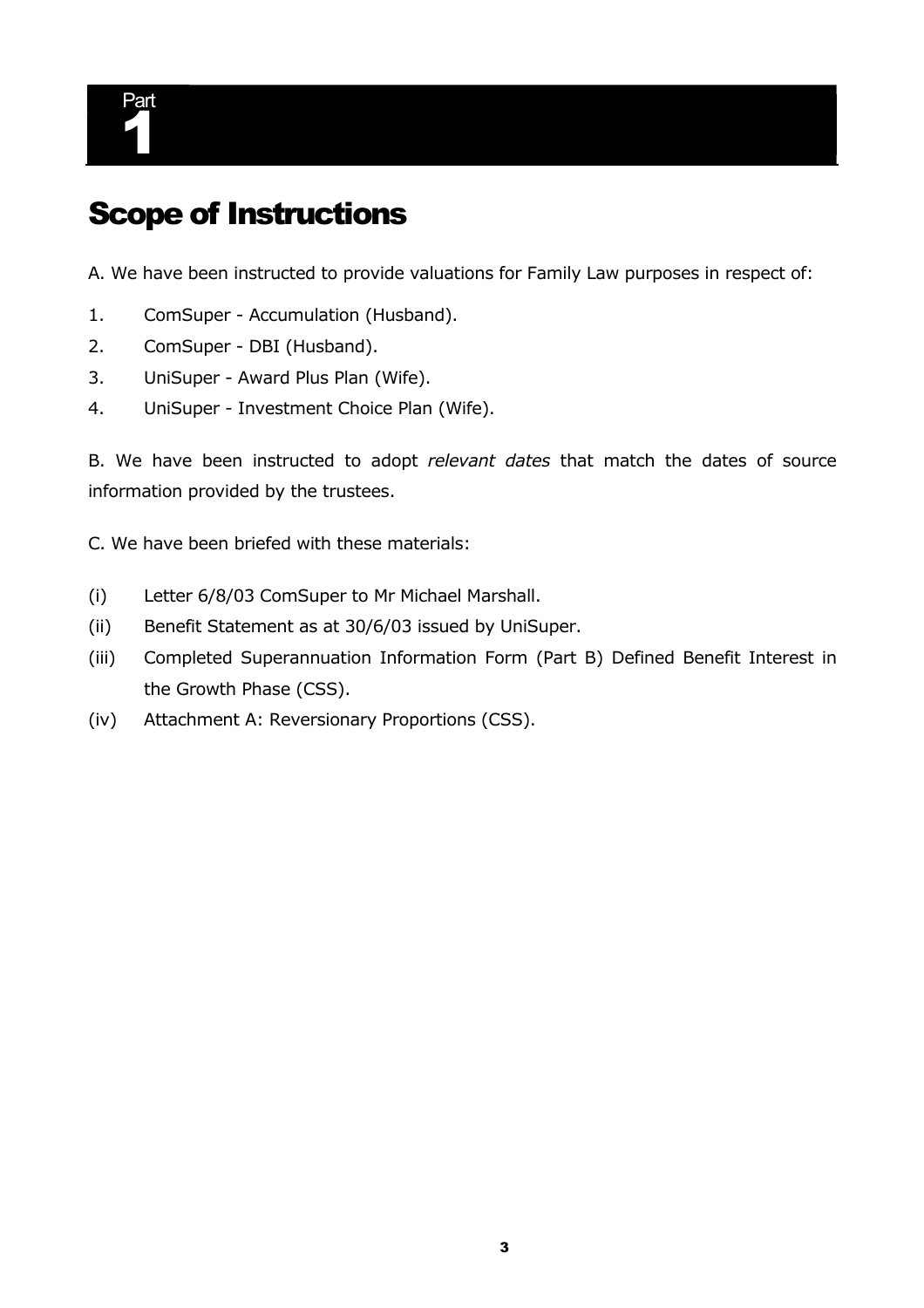## Summary of Valuations

**Summary of Valuations for Husband and Wife assuming 67% reversion percentage for Husband's ComSuper Defined Benefit Interest.** 

|               |                         | <b>Husband</b>       |              |                     |
|---------------|-------------------------|----------------------|--------------|---------------------|
| No.           | <b>Name</b>             | <b>Relevant Date</b> | <b>Phase</b> | <b>Valuation</b>    |
| $\mathbf{1}$  | ComSuper - Accumulation | 01/07/2003           |              | Growth \$209,353.38 |
| $\mathcal{L}$ | ComSuper - DBI          | 01/07/2003           |              | Growth \$305,604.86 |
|               | <b>TOTAL</b>            |                      |              | \$514,958.24        |
|               |                         |                      |              |                     |
|               |                         | <b>Wife</b>          |              |                     |
| No.           | <b>Name</b>             | <b>Relevant Date</b> | <b>Phase</b> | <b>Valuation</b>    |

| 3 | UniSuper - Award Plus Plan          | 30/06/2003 | Growth \$27,970.03 |
|---|-------------------------------------|------------|--------------------|
|   | 4 UniSuper - Investment Choice Plan | 30/06/2003 | Growth \$80,173.91 |
|   | <b>TOTAL</b>                        |            | \$108,143.94       |

### **Summary of Valuations for Husband and Wife assuming 85% reversion percentage for Husband's ComSuper Defined Benefit Interest.**

|              |                            | <b>Husband</b>       |              |                     |
|--------------|----------------------------|----------------------|--------------|---------------------|
| No.          | <b>Name</b>                | <b>Relevant Date</b> | <b>Phase</b> | Valuation           |
| $\mathbf{1}$ | ComSuper - Accumulation    | 01/07/2003           |              | Growth \$209,353.38 |
| 2            | ComSuper - DBI             | 01/07/2003           |              | Growth \$309,297.52 |
|              | TOTAL                      |                      |              | \$518,650.90        |
|              |                            |                      |              |                     |
|              |                            | <b>Wife</b>          |              |                     |
| No.          | <b>Name</b>                | <b>Relevant Date</b> | <b>Phase</b> | <b>Valuation</b>    |
| 3            | UniSuper - Award Plus Plan | 30/06/2003           |              | Growth \$27,970.03  |

4 UniSuper - Investment Choice Plan 30/06/2003 Growth \$80,173.91

TOTAL \$108,143.94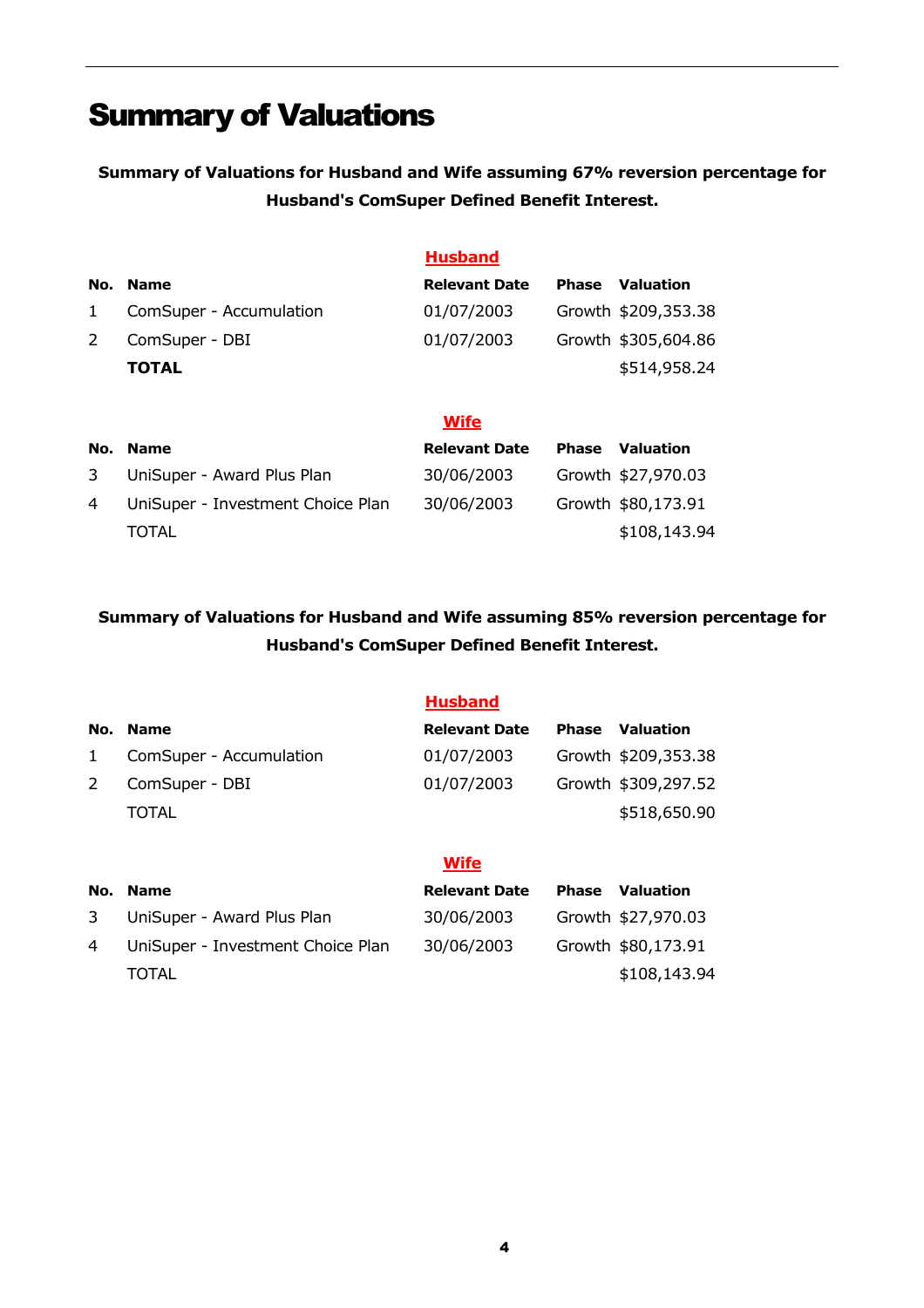### **Commentary**

### **1. ComSuper - Accumulation (Husband).**

We understand that there is an application pending by ComSuper for approval of a scheme specific valuation method. In the meantime, the valuation has been prepared using normal valuation methods.

#### **2. ComSuper - DBI (Husband).**

In the case of the defined benefit interest, alternate valuations have been provided to account for two possible reversion factors. The default reversion factor is 67% (a valuation of \$305,604.86) - but Attachment A from ComSuper indicates that the member may make an election, which would result in an 85% figure (a valuation of \$309,297.52). We have not been instructed whether that election has been exercised or not.

The Regulations allow for a generic "CPI Indexed" pension, but the Superannuation Information Form provided by the Trustee says "CPI, Indexed twice yearly". No adjustment has been made for that.

The Regulations allow for guarantee periods of 0, 5 and 10 years, but the Superannuation Information Form provided by the Trustee says 'for life'. 10 has been adopted as the number of years.

### **3. UniSuper - Award Plus Plan (Wife).**

In the absence of contrary instructions it has been assumed that her interests are in the Growth Phase.

Division 105.2 of Family Law (Superannuation) (Methods and Factors for Valuing Particular Superannuation Interests) Approval 2003 provides scheme specific methods for valuing UniSuper interests in the growth phase. It is reproduced in Part 3 of this report.

That method is restricted to Category I members, which are defined in Clause 1.1 of the UniSuper Consolidated Trust Deed dated 8 November 2002 to mean "a person who first became a Member prior to 1 January 1990".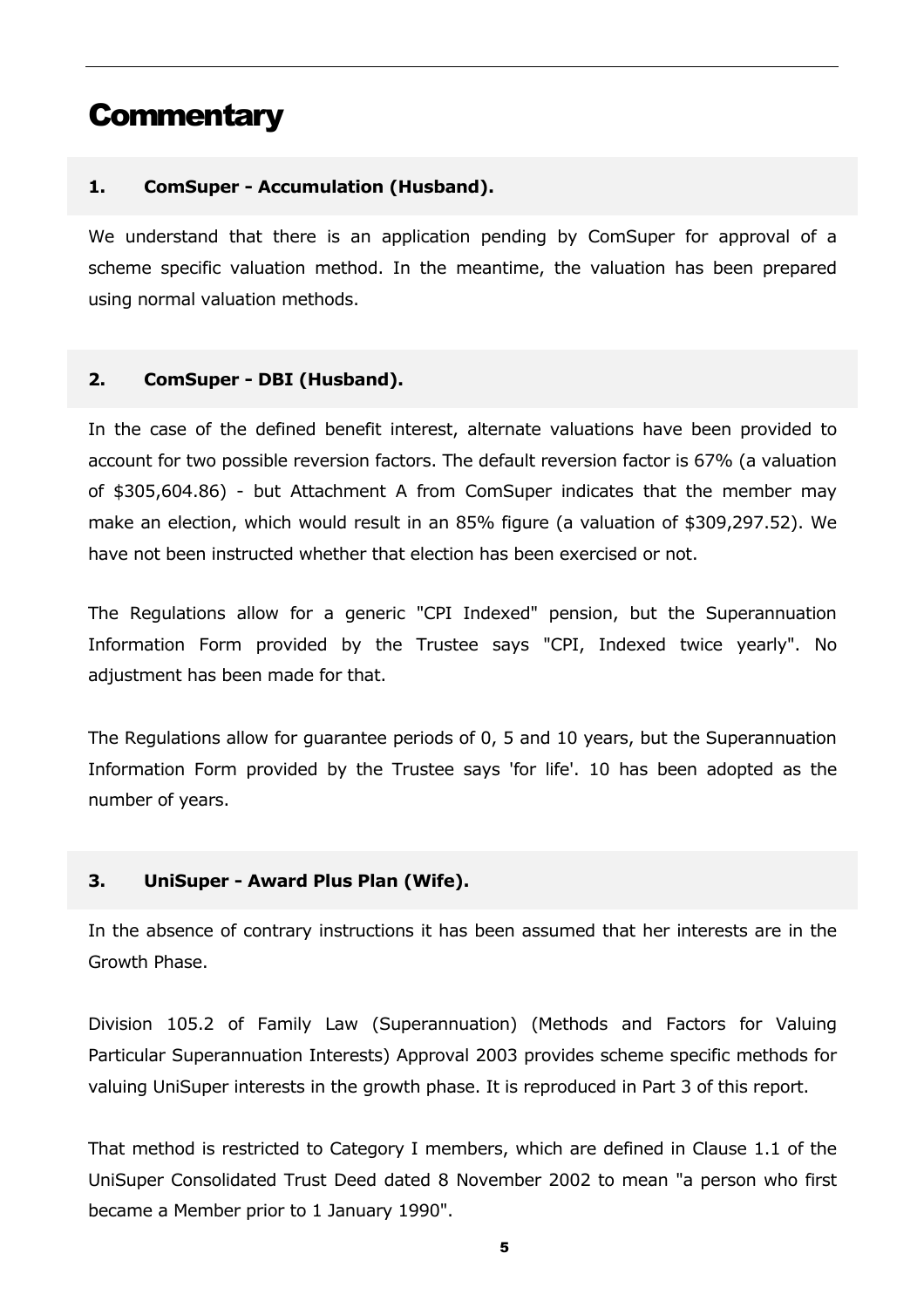The UniSuper Benefit Statement says she joined the Award Plus Plan on 4/7/1994, and the Investment Choice Plan on 1/7/1999. Accordingly it appears that she is not a Category I member (because she joined after 31 December 1989), and therefore the normal valuation methods apply. In any case, her interest appears to be different in character to the one contemplated in Division 105.2.

#### **4. UniSuper - Investment Choice Plan (Wife).**

The same comments apply to this fund as to the Award Plus Plan.

**Lawtech (Aust) Pty. Ltd** 

**Trevor W.D. Lewis B.Com LL.B**

#### **Important Disclaimer & Condition**

This report is based on the application of mathematical formulae contained in the family law legislation, and does not constitute legal advice per se. A detailed and open account of all data inputs, formulae and their application, and the identity of the legislation thought to apply in each circumstance has been given for independent scrutiny.

Accordingly, while the care and attention taken in the preparation of this report, is self-evident, it is only authorized, and intended, to be used on the following basis: To the extent permitted by law, the liability of Lawtech (Aust) Pty Ltd and its officers, employees, agents and any third-party supplier of intellectual property (collectively "Lawtech"), for any loss (including costs) that would not have arisen had the report never existed, is limited to the provision by Lawtech of a replacement report. Where further liability cannot be excluded, then it is on the basis that Lawtech will be indemnified by whoever's use or publication of the report exposed or implicated Lawtech to such claim.



# **Detailed Calculations**

## 1. ComSuper - Accumulation (Husband).

#### ্ক্রিল

#### **Calculation Inputs**

(b) Relevant Date (i.e. calculation date) 01/07/2003

(e) Wife's Date of Birth 06/01/1953

(a) Fund Name ComSuper - Accumulation (c) Wife's Name Janice Marshall (d) Husband's Name Michael John Marshall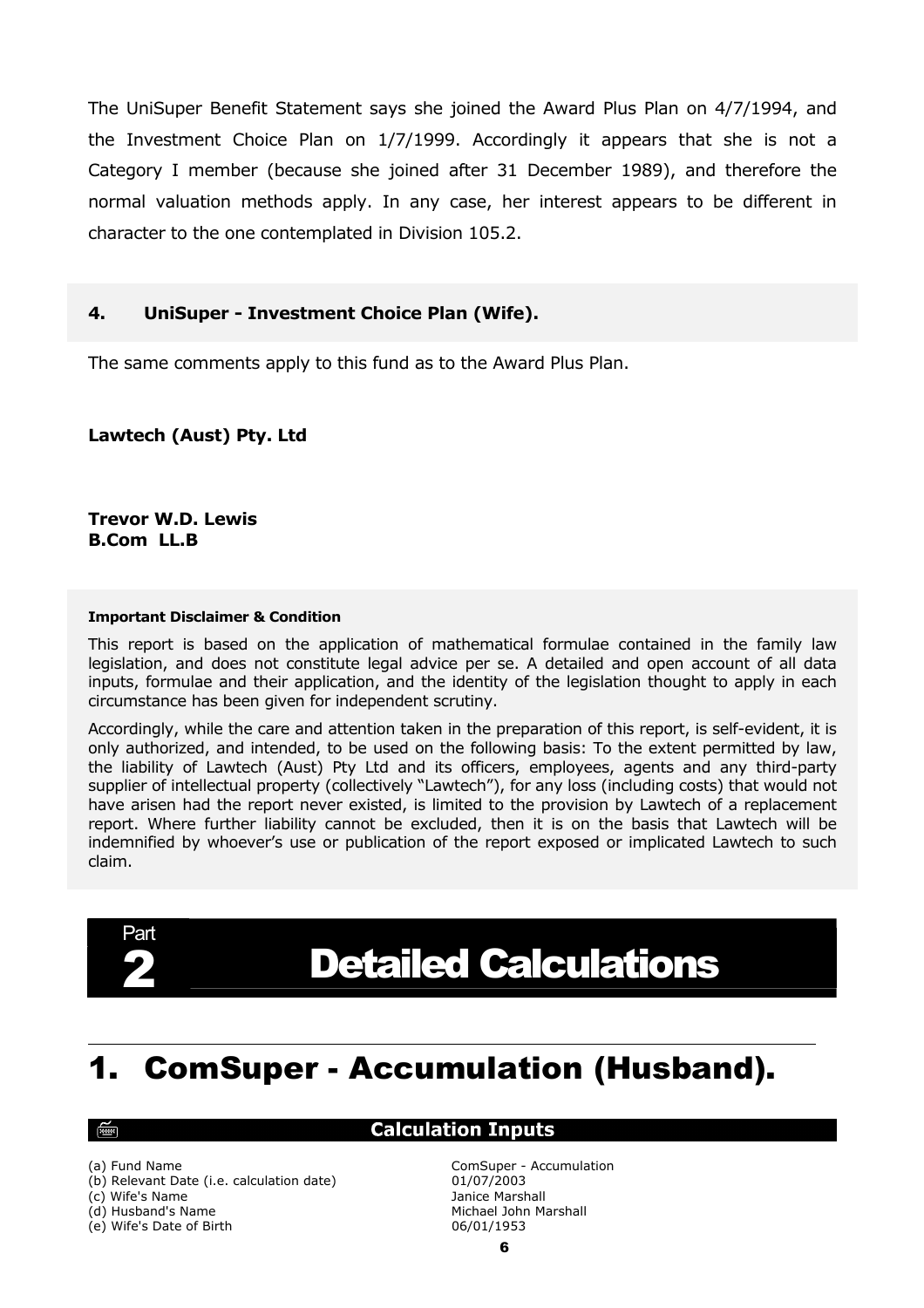| (f) Husband's Date of Birth                          | 02/05/1950                              |
|------------------------------------------------------|-----------------------------------------|
| (g) Member Spouse                                    | "Michael John Marshall (Husband)"       |
| (h) Type of Order                                    | "Growth Phase"                          |
| (i) Is percentage-only interest?                     | No                                      |
| (i) Composition of Interest                          | "Whole is an Accumulation Interest/ADF" |
| (k) Is interest in self-managed superannuation fund  | No                                      |
| (I) Is under Small Super. Accounts Act 1995          | No                                      |
| (m) Plan is about to be restructured                 | No                                      |
| (n) Parties are de facto or same sex                 | No                                      |
| (o) Section 79 order concluded prior to 28 Dec. 2002 | No                                      |
| (p) Section 87 order concluded prior to 28 Dec. 2002 | No                                      |
| (q) Type of Accumulation Fund                        | "Other than Partially Vested"           |
| (r) Number of MIS                                    | "One"                                   |
| (s) Have Trustee's Valuation                         | No                                      |
| (t) Trustee's Valuation: Exit Date                   | <blank></blank>                         |
| (u) Trustee's Valuation for Voluntary Exit           | \$0.00                                  |
| (v) Valuation No 1 (Date)                            | 01/07/2003                              |
| (w) Valuation No 1 ()                                | \$209,353.38                            |
| Documents Relied Upon:                               |                                         |

(i) (i) Letter 6/8/03 ComSuper to Mr Michael Marshall.

(ii) (ii) Benefit Statement as at 30/6/03 issued by UniSuper.

Reg 31(2) Family Law (Superannuation) Regulations 2001

#### **(Growth Phase)**

### **Gross value where the whole of the superannuation interest is an accumulation interest (other than a partially vested accumulation interest), and a member information statement states the value of the interest** *as at the Relevant Date*

**Valuation: \$209,353.38**

Calculation Detail

The valuation simply equals the value given in the member information statement, namely \$209,353.38.

#### Calculation Method

The valuation is determined in accordance with the method prescribed by Regulation 31(2) of Family Law (Superannuation) Regulations 2001, which states:

#### **31 Method for determining gross value - accumulation interest (other than a partially vested accumulation interest)**

(1) If the whole of the superannuation interest is an accumulation interest (other than a partially vested accumulation interest), the gross value at the relevant date of the interest is to be determined in accordance with this regulation.

#### **(2) Subject to subregulation (2B), if:**

**(a) a member information statement stating the value of the interest at the relevant date has been provided to the member spouse; and** 

**(b) evidence of the contents of the statement is before the court in the relevant proceeding;** 

#### **the gross value at the relevant date of the interest is the value of the interest stated in the statement.**

(2A) If:

(a) a statement has been issued by the trustee of the plan in which the interest is held, being a statement that states the value of the benefits (before any taxes or other charges have been deducted) that would have been payable in respect of the interest at the relevant date if the member spouse had voluntarily ceased to be a member of the plan on that date; and

(b) evidence of the contents of the statement is before the court in the relevant proceeding;

the gross value at the relevant date of the interest is the value of the interest stated in the statement.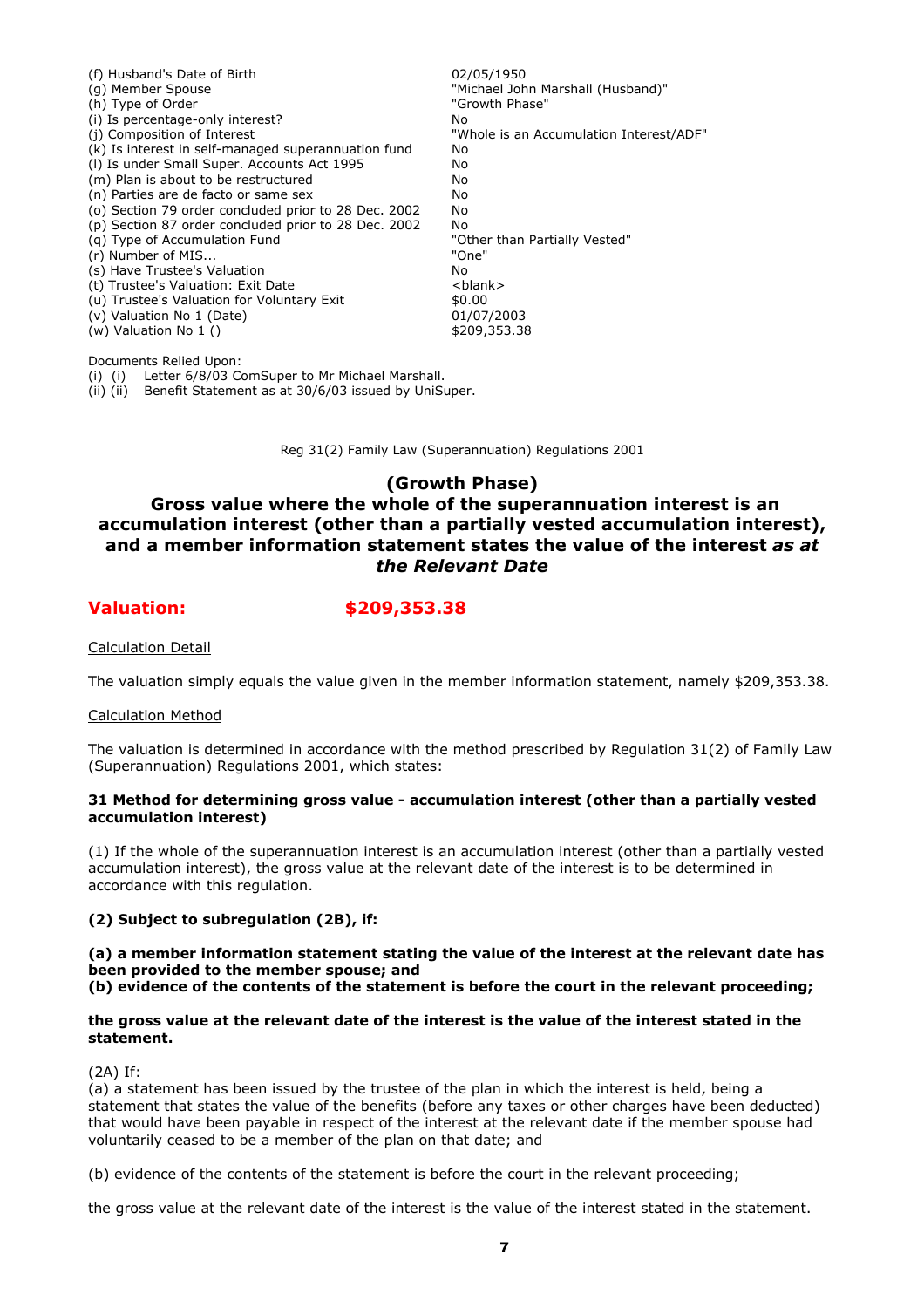। ख्ब्बा

(a) evidence of the contents of a member information statement mentioned in subregulation (2) and a statement of the kind mentioned in subregulation (2A) is before the court in the relevant proceeding; and

(b) the value of the interest stated in each statement is not the same; the gross value at the relevant date of the interest is the value of the interest stated in the statement mentioned in subregulation (2A).

# 2A.ComSuper - DBI (Husband) – Reversion Factor 67%.

### **Calculation Inputs**

| (a) Fund Name                                        | ComSuper - DBI                                    |
|------------------------------------------------------|---------------------------------------------------|
| (b) Relevant Date (i.e. calculation date)            | 01/07/2003                                        |
| (c) Wife's Name                                      | Janice Marshall                                   |
| (d) Husband's Name                                   | Michael John Marshall                             |
| (e) Wife's Date of Birth                             | 06/01/1953                                        |
| (f) Husband's Date of Birth                          | 02/05/1950                                        |
| (g) Member Spouse                                    | "Michael John Marshall (Husband)"                 |
| (h) Type of Order                                    | "Growth Phase"                                    |
| (i) Is percentage-only interest?                     | No.                                               |
| (j) Composition of Interest                          | "Whole is a Defined Benefit Interest"             |
| (k) Is interest in self-managed superannuation fund  | No                                                |
| (I) Is under Small Super. Accounts Act 1995          | No                                                |
| (m) Plan is about to be restructured                 | No                                                |
| (n) Parties are de facto or same sex                 | No                                                |
| (o) Section 79 order concluded prior to 28 Dec. 2002 | No                                                |
| (p) Section 87 order concluded prior to 28 Dec. 2002 | No                                                |
| (g) Method for valuing Defined Benefit Interest      | "Normal - Apply Schedule 2 methods"               |
| (r) How is Defined Benefit Interest payable?         | "Pension only (No option to commute to lump sum)" |
| (s) How has Accrued Benefit Multiple been expressed? | "Accrued Pension Multiple (APM)"                  |
| (t) Accrued Benefit Multiple for Pension             | 0.3644                                            |
| (u) Salary on which Pension benefits are based       | \$79,436.00                                       |
| (v) Method for Specifying Retirement Date            | "Enter Retirement Date or Age"                    |
| (w) Explicit Retirement Date                         | 02/05/2015                                        |
| (x) Reversion Percentage                             | 67%                                               |
| (y) Pension Indexation Method                        | "CPI Indexed"                                     |
| (z) Type of Pension Guarantee                        | "10 Years"                                        |

Reg 29, Sch 2 Pt 3 Family Law (Superannuation) Regulations 2001

#### **(Growth Phase) Valuation of gross value of defined benefit interest where benefit is payable only as a pension.**

#### **Valuation: \$305,604.86**

#### Calculation Detail

*Valuation* 

= Lump Sum Value of Accrued Pension Benefit at Retirement Age x Lump Sum Valuation Factor

- $=$  VN  $\times$  Fy+m
- $=$  \$392,455.20  $\times$  0.7787
- $=$  \$305,604.86

Where:

*Lump Sum Value (VN)* = Accrued Pension Benefit at Relevant Date x (Pension Valuation Factor + (Reversion Valuation Factor x Reversionary Proportion))  $= B x (Pra + (Rsa x r))$  $=$  \$28,950.45 x (12.9464 + (0.91 x 67%))

 $=$  \$28,950.45 x (12.9464 + 0.6097)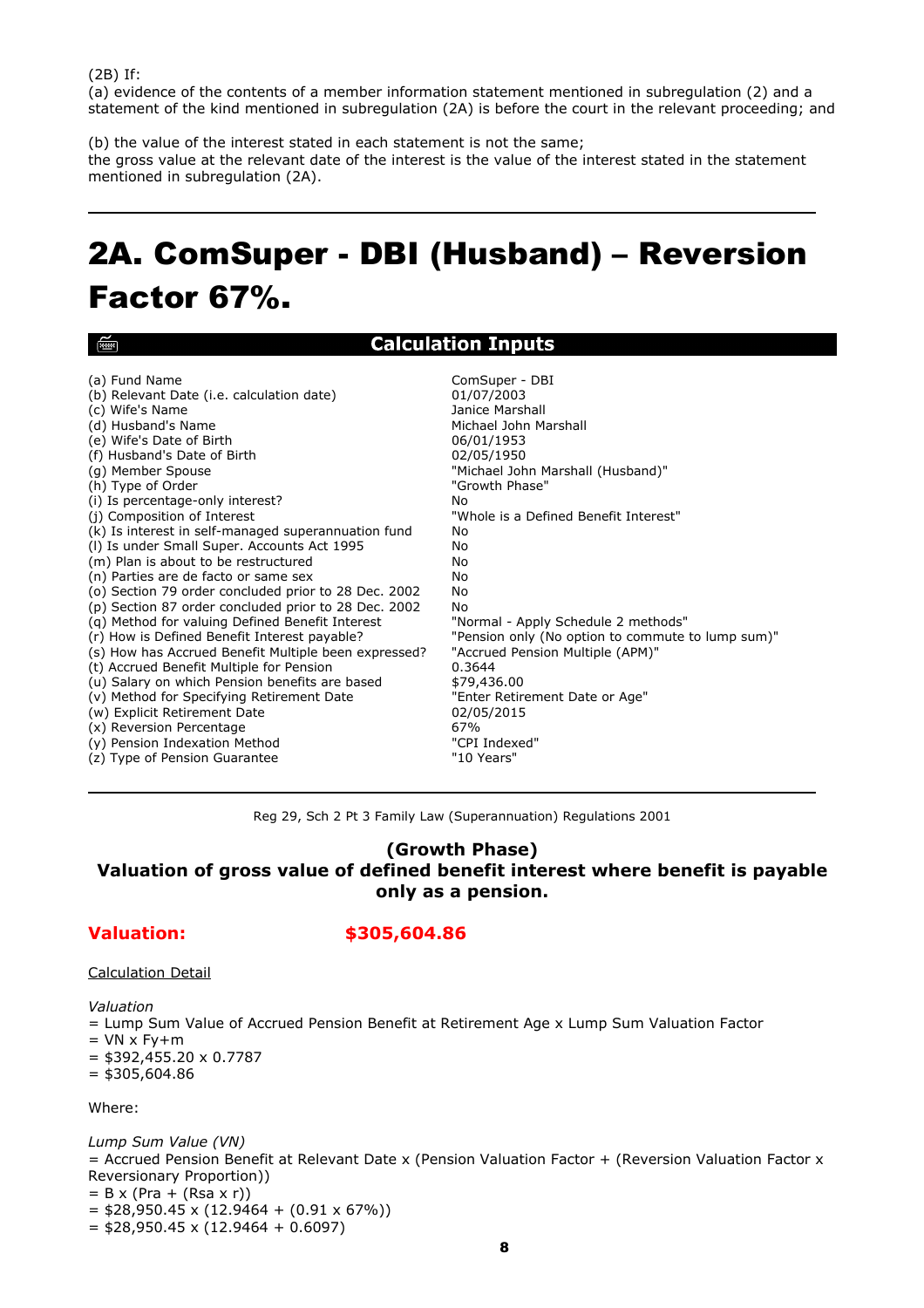$=$  \$28,950.45  $\times$  13.5561  $= $392,455.20$ 

*Value of Pension Benefit (B)* = (Accrued Pension Multiple x Salary Base Figure)  $= 0.3645 \times $79,436.00$  $=$  \$28,950.45

*Lump Sum Valuation Factor (Fy+m)*  $= ((Fy x (12-m)) + (Fy+1 x m))/12$  $= ((0.7947 \times (12-10)) + (0.7755 \times 10))/12$  $= ((0.7947 \times 2) + (0.7755 \times 10))/12$  $= (1.5894 + 7.755)/12$  $= 0.7787$ 

*Accrued Pension Multiple (APM)* = 0.364 (supplied by Trustee)

#### Calculation Method

The method for determining the gross value, at the relevant date, of a defined benefit interest, if the benefit in respect of the interest is payable only as a pension is:

 $VN \times f_{\text{w+m}}$ 

*VN* (\$392,455.20) is the lump sum value of the accrued pension benefit in respect of the interest at the member's retirement age, calculated in accordance with the following formula:

$$
B \, \times \, \big( P_{\scriptscriptstyle \rm ra} \, + (\, R_{\scriptscriptstyle \rm sa} \, \times \, r) \big)
$$

 $f_{y+m}$  (0.7787) is the lump sum valuation factor calculated in accordance with the following formula:

$$
\frac{\left(f_{y} \times (12-m)\right) + \left(f_{y+1} \times m\right)}{12}
$$

Where:

*fy* (0.7947) is the lump sum valuation factor mentioned in Schedule 2(21) (Valuation factors - 10-year guarantee period - CPI indexed pension) that applies at the relevant date to the term remaining in complete years (11) until the member spouse reaches the member's retirement age (65). See page 1421 - row 11.

*m* (10) is the number of complete months of the remaining term that are not included in the remaining complete years at the relevant date.

 $f_{y+t}$  (0.7755) is the lump sum valuation factor mentioned in Schedule 2(21) (Valuation factors - 10-year guarantee period - CPI indexed pension) that would apply if the member spouse's term to retirement in complete years were one year more (i.e. 12) than the member spouse's term to retirement in complete years at the relevant date. See page  $142^1$  - row 12.

*B* (\$28,950.45) is the value of the pension benefit that had accrued in respect of the interest at the relevant date, being the product of the member spouse's accrued benefit multiple for a pension, as provided by the trustee under section 90MZB of the Act, and the salary figure on which benefits in respect of the interest, at that date, would be based, assuming that the member spouse were eligible to retire at that date.

*Pra* (12.9464) is the pension valuation factor mentioned in the relevant clause of Part 3 of Schedule 2 that applies to the pension and the member's retirement age. In this case, the factor is prescribed in Schedule 2(21) (Valuation factors - 10-year guarantee period - CPI indexed pension) for 65 years. See "Pension valuation factors" page  $169^1$  - row 65.

*R<sub>sa</sub>* (0.91) is the reversion valuation factor mentioned in the relevant clause of Part 3 of Schedule 2 that applies to the pension and the member spouse's age in completed years at the relevant date. In this case, the factor is prescribed in Schedule 2(21) (Valuation factors - 10-year guarantee period - CPI indexed pension) for 53 years. See "Reversion valuation factors" page  $170<sup>1</sup>$  - row 53.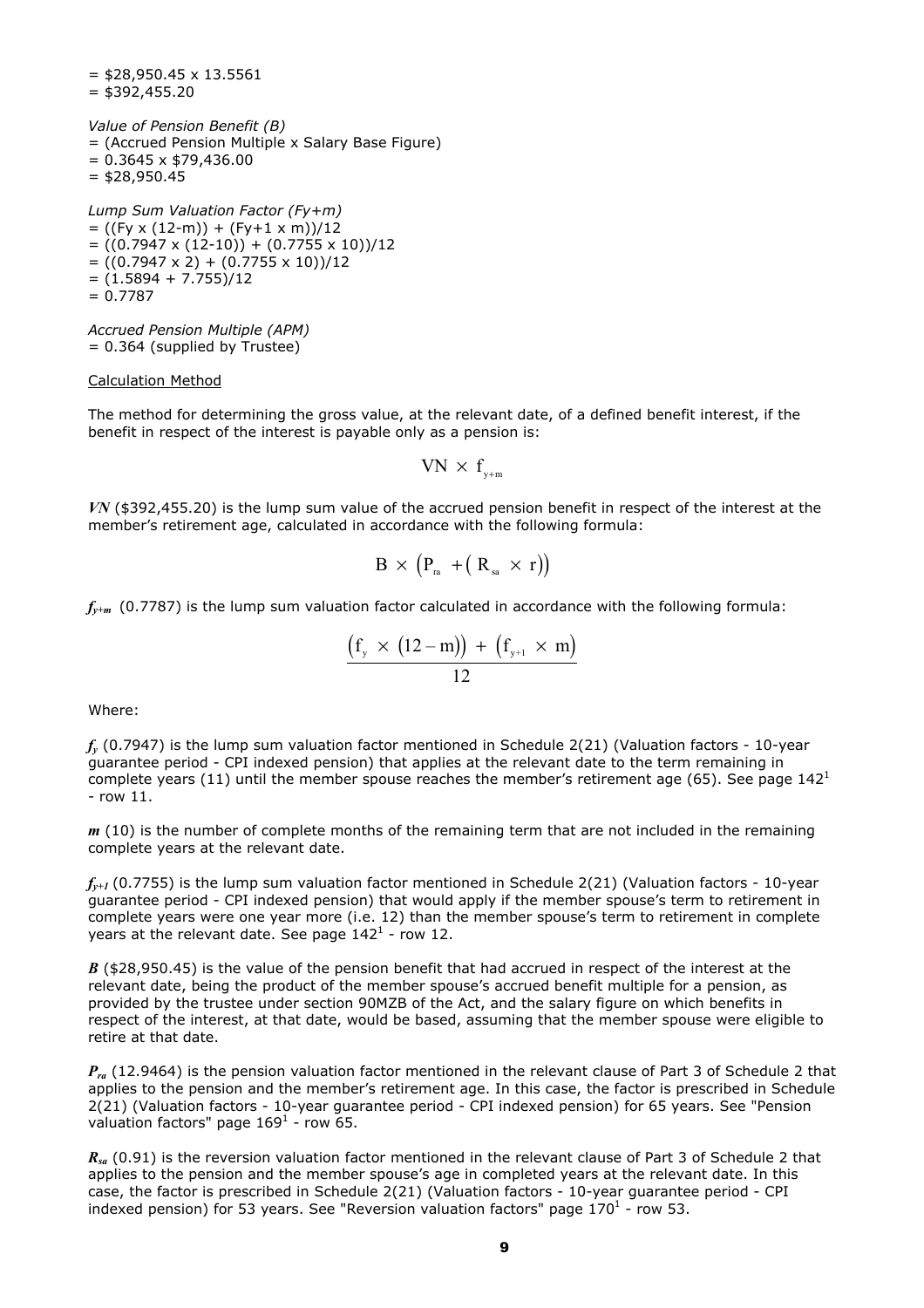*r* (67%) is the proportion of the superannuation interest that the reversionary beneficiary of the member spouse would receive on the death of the member spouse, as provided by the trustee under section 90MZB of the Act.

<sup>1</sup> Page numbers refer to Family Law (Superannuation) Regulations 2001, compilation to 3 September 2003, PDF download from http://scaleplus.law.gov.au/.

## 2B.ComSuper - DBI (Husband) – Reversion Factor 85%.

Calculation Innute

| رحص                                                  | calculation inputs                                |
|------------------------------------------------------|---------------------------------------------------|
| (a) Fund Name                                        | ComSuper - DBI                                    |
| (b) Relevant Date (i.e. calculation date)            | 01/07/2003                                        |
| (c) Wife's Name                                      | Janice Marshall                                   |
| (d) Husband's Name                                   | Michael John Marshall                             |
| (e) Wife's Date of Birth                             | 06/01/1953                                        |
| (f) Husband's Date of Birth                          | 02/05/1950                                        |
| (g) Member Spouse                                    | "Michael John Marshall (Husband)"                 |
| (h) Type of Order                                    | "Growth Phase"                                    |
| (i) Is percentage-only interest?                     | No                                                |
| (j) Composition of Interest                          | "Whole is a Defined Benefit Interest"             |
| (k) Is interest in self-managed superannuation fund  | No.                                               |
| (I) Is under Small Super. Accounts Act 1995          | No                                                |
| (m) Plan is about to be restructured                 | No                                                |
| (n) Parties are de facto or same sex                 | No                                                |
| (o) Section 79 order concluded prior to 28 Dec. 2002 | No                                                |
| (p) Section 87 order concluded prior to 28 Dec. 2002 | No                                                |
| (g) Method for valuing Defined Benefit Interest      | "Normal - Apply Schedule 2 methods"               |
| (r) How is Defined Benefit Interest payable?         | "Pension only (No option to commute to lump sum)" |
| (s) How has Accrued Benefit Multiple been expressed? | "Accrued Pension Multiple (APM)"                  |
| (t) Accrued Benefit Multiple for Pension             | 0.3644                                            |
| (u) Salary on which Pension benefits are based       | \$79,436.00                                       |
| (v) Method for Specifying Retirement Date            | "Enter Retirement Date or Age"                    |
| (w) Explicit Retirement Date                         | 02/05/2015                                        |
| (x) Reversion Percentage                             | 85%                                               |
| (y) Pension Indexation Method                        | "CPI Indexed"                                     |
| (z) Type of Pension Guarantee                        | "10 Years"                                        |

Reg 29, Sch 2 Pt 3 Family Law (Superannuation) Regulations 2001

#### **(Growth Phase) Valuation of gross value of defined benefit interest where benefit is payable only as a pension.**

#### **Valuation: \$309,297.52**

#### Calculation Detail

*Valuation* 

 $\sim$ 

= Lump Sum Value of Accrued Pension Benefit at Retirement Age x Lump Sum Valuation Factor

- $=$  VN x Fy+m
- $=$  \$397,197.28  $\times$  0.7787

 $=$  \$309,297.52

#### Where:

*Lump Sum Value (VN)* = Accrued Pension Benefit at Relevant Date x (Pension Valuation Factor + (Reversion Valuation Factor x Reversionary Proportion))  $= B x (Pra + (Rsa x r))$  $=$  \$28,950.45 x (12.9464 + (0.91 x 85%))  $=$  \$28,950.45 x (12.9464 + 0.7735)  $=$  \$28,950.45 x 13.7199  $=$  \$397,197.28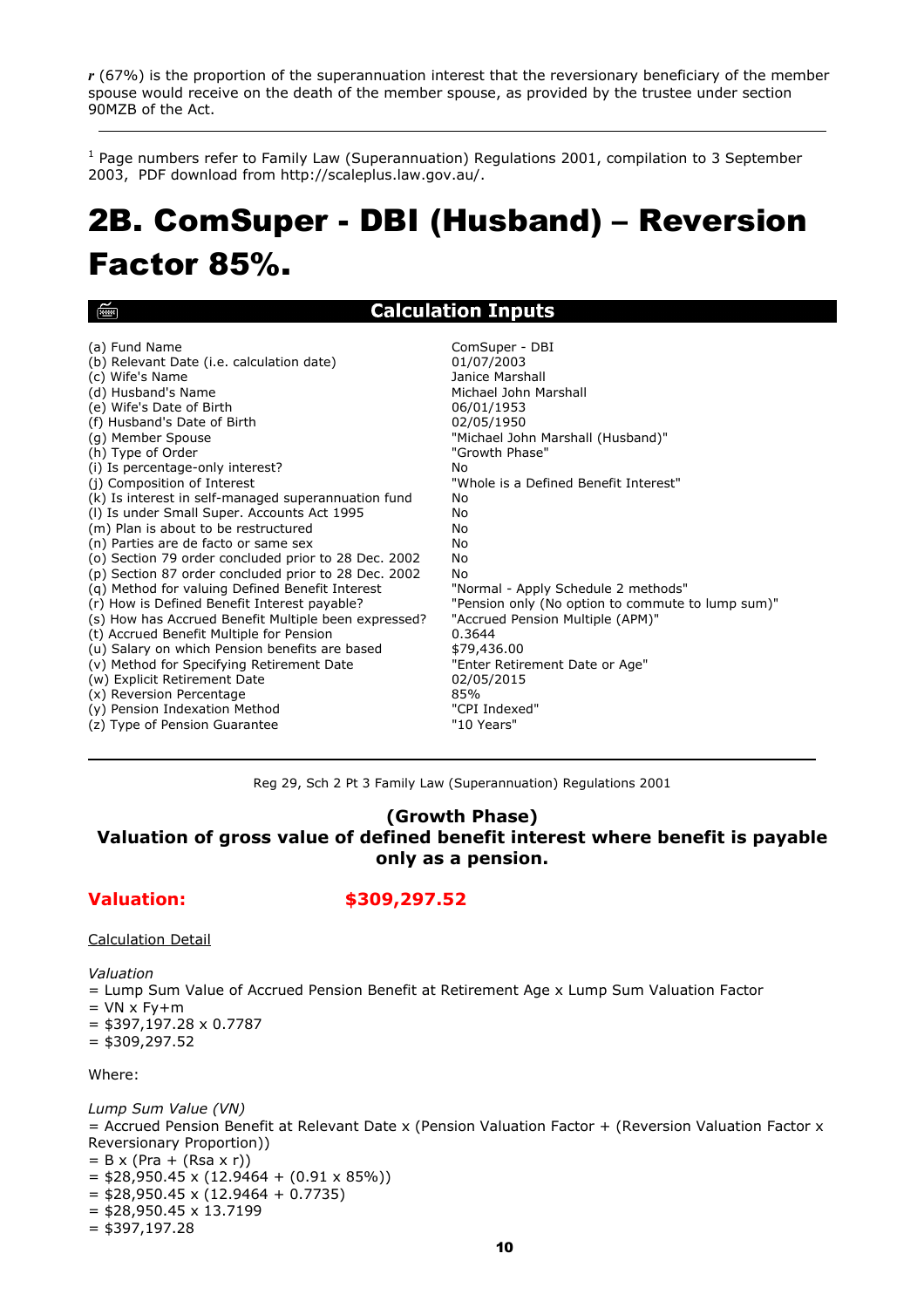*Value of Pension Benefit (B)* = (Accrued Pension Multiple x Salary Base Figure)  $= 0.3645 \times $79,436.00$  $=$  \$28,950.45

*Lump Sum Valuation Factor (Fy+m)*  $= ((Fy x (12-m)) + (Fy+1 x m))/12$  $= ((0.7947 \times (12-10)) + (0.7755 \times 10))/12$  $= ((0.7947 \times 2) + (0.7755 \times 10))/12$  $= (1.5894 + 7.755)/12$  $= 0.7787$ 

*Accrued Pension Multiple (APM)* = 0.364 (supplied by Trustee)

#### Calculation Method

The method for determining the gross value, at the relevant date, of a defined benefit interest, if the benefit in respect of the interest is payable only as a pension is:

 $VN \times f_{\text{w+m}}$ 

*VN* (\$397,197.28) is the lump sum value of the accrued pension benefit in respect of the interest at the member's retirement age, calculated in accordance with the following formula:

$$
B \, \times \, \big( P_{\scriptscriptstyle \rm ra} \, + \big( \, R_{\scriptscriptstyle \rm sa} \, \times \, r \big) \big)
$$

*fy+m* (0.7787) is the lump sum valuation factor calculated in accordance with the following formula:

$$
\frac{\left(f_{\mathrm{y}}\,\times\,\left(12\mathrm{-m}\right)\right)\,+\,\left(f_{\mathrm{y+1}}\,\times\,\mathrm{m}\right)}{12}
$$

Where:

*fy* (0.7947) is the lump sum valuation factor mentioned in Schedule 2(21) (Valuation factors - 10-year guarantee period - CPI indexed pension) that applies at the relevant date to the term remaining in complete years (11) until the member spouse reaches the member's retirement age (65). See page  $142<sup>1</sup>$ - row 11.

*m* (10) is the number of complete months of the remaining term that are not included in the remaining complete years at the relevant date.

 $f_{v+1}$  (0.7755) is the lump sum valuation factor mentioned in Schedule 2(21) (Valuation factors - 10-year guarantee period - CPI indexed pension) that would apply if the member spouse's term to retirement in complete years were one year more (i.e. 12) than the member spouse's term to retirement in complete years at the relevant date. See page  $142^1$  - row 12.

*B* (\$28,950.45) is the value of the pension benefit that had accrued in respect of the interest at the relevant date, being the product of the member spouse's accrued benefit multiple for a pension, as provided by the trustee under section 90MZB of the Act, and the salary figure on which benefits in respect of the interest, at that date, would be based, assuming that the member spouse were eligible to retire at that date.

*Pra* (12.9464) is the pension valuation factor mentioned in the relevant clause of Part 3 of Schedule 2 that applies to the pension and the member's retirement age. In this case, the factor is prescribed in Schedule 2(21) (Valuation factors - 10-year guarantee period - CPI indexed pension) for 65 years. See "Pension valuation factors" page  $169<sup>1</sup>$  - row 65.

*R<sub>sa</sub>* (0.91) is the reversion valuation factor mentioned in the relevant clause of Part 3 of Schedule 2 that applies to the pension and the member spouse's age in completed years at the relevant date. In this case, the factor is prescribed in Schedule 2(21) (Valuation factors - 10-year guarantee period - CPI indexed pension) for 53 years. See "Reversion valuation factors" page  $170^1$  - row 53.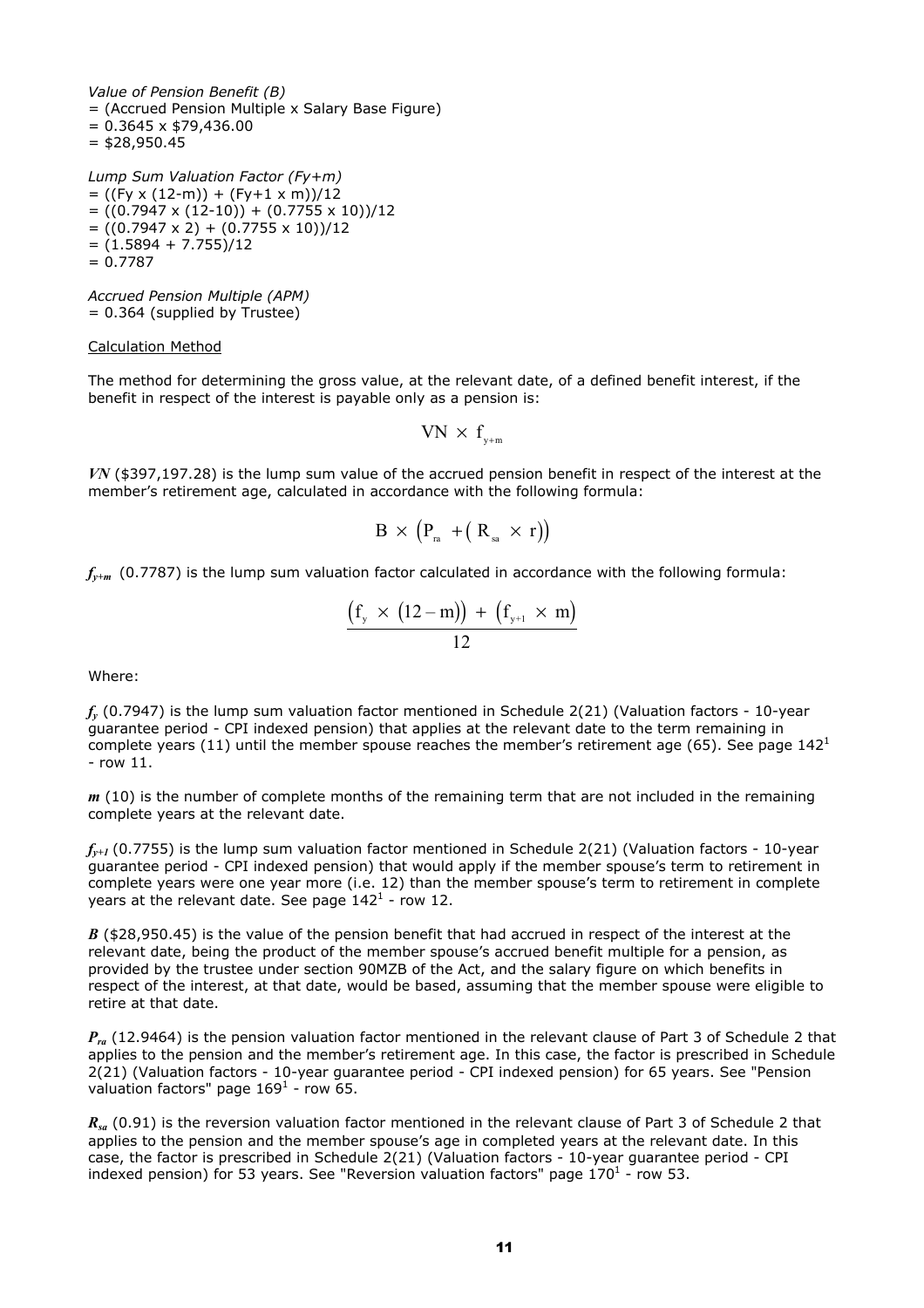*r* (85%) is the proportion of the superannuation interest that the reversionary beneficiary of the member spouse would receive on the death of the member spouse, as provided by the trustee under section 90MZB of the Act.

<sup>1</sup> Page numbers refer to Family Law (Superannuation) Regulations 2001, compilation to 3 September 2003, PDF download from http://scaleplus.law.gov.au/.

## 3. UniSuper - Award Plus Plan (Wife).

Reg 31(2) Family Law (Superannuation) Regulations 2001

#### **(Growth Phase)**

 **Gross value where the whole of the superannuation interest is an accumulation interest (other than a partially vested accumulation interest), and a member information statement states the value of the interest** *as at the Relevant Date*

### **Valuation: \$27,970.03**

#### Calculation Detail

The valuation simply equals the value given in the member information statement, namely \$27,970.03.

#### Calculation Method

The valuation is determined in accordance with the method prescribed by Regulation 31(2) of Family Law (Superannuation) Regulations 2001, which states:

#### **31 Method for determining gross value - accumulation interest (other than a partially vested accumulation interest)**

(1) If the whole of the superannuation interest is an accumulation interest (other than a partially vested accumulation interest), the gross value at the relevant date of the interest is to be determined in accordance with this regulation.

#### **(2) Subject to subregulation (2B), if:**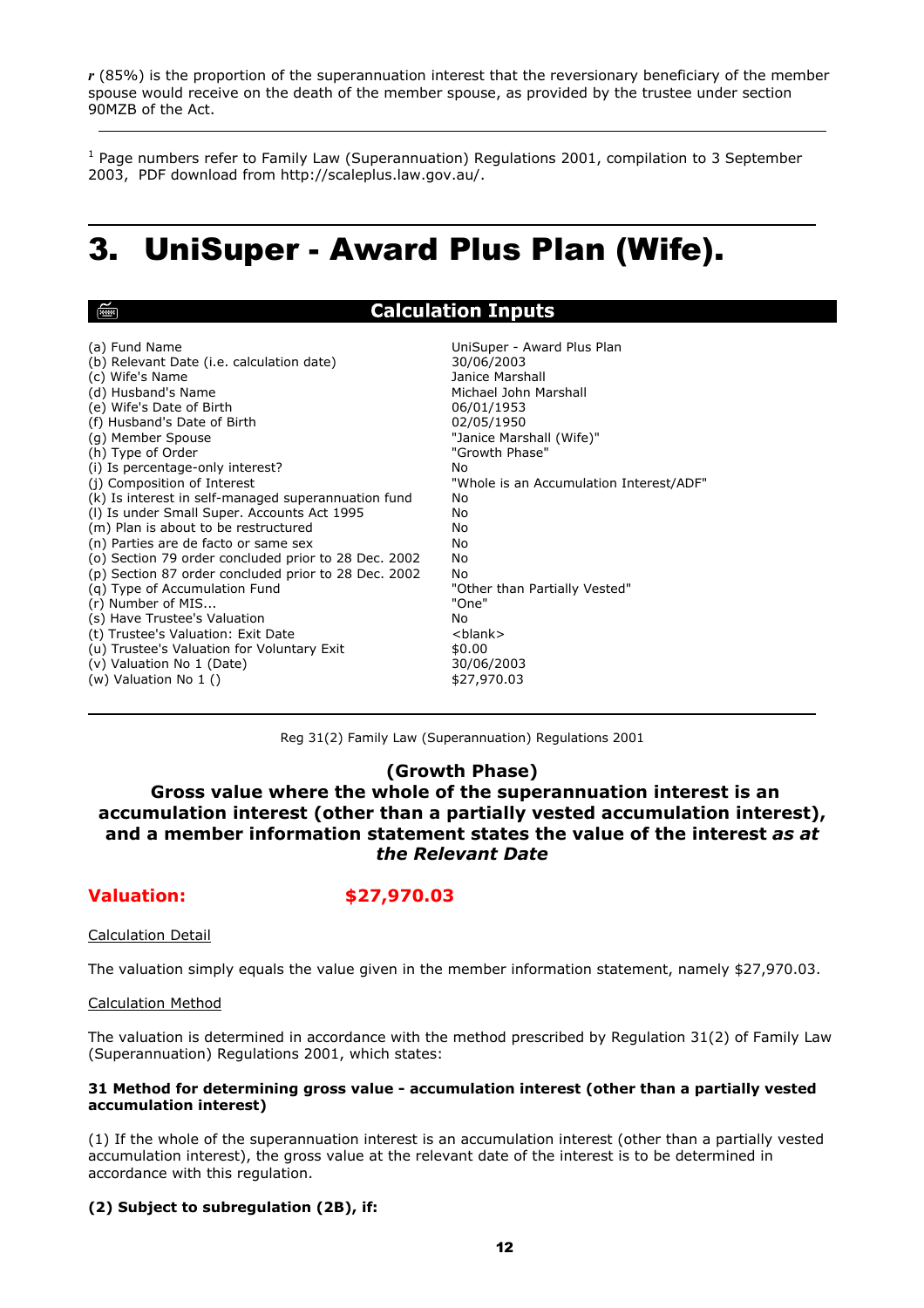**(a) a member information statement stating the value of the interest at the relevant date has been provided to the member spouse; and** 

**(b) evidence of the contents of the statement is before the court in the relevant proceeding;** 

#### **the gross value at the relevant date of the interest is the value of the interest stated in the statement.**

(2A) If:

(a) a statement has been issued by the trustee of the plan in which the interest is held, being a statement that states the value of the benefits (before any taxes or other charges have been deducted) that would have been payable in respect of the interest at the relevant date if the member spouse had voluntarily ceased to be a member of the plan on that date; and

(b) evidence of the contents of the statement is before the court in the relevant proceeding;

the gross value at the relevant date of the interest is the value of the interest stated in the statement.

(2B) If:

(a) evidence of the contents of a member information statement mentioned in subregulation (2) and a statement of the kind mentioned in subregulation (2A) is before the court in the relevant proceeding; and

(b) the value of the interest stated in each statement is not the same; the gross value at the relevant date of the interest is the value of the interest stated in the statement mentioned in subregulation (2A).

## 4. UniSuper - Investment Choice Plan (Wife).

िल्ला

### **Calculation Inputs**

| (a) Fund Name                                        | UniSuper - Investment Choice Plan       |
|------------------------------------------------------|-----------------------------------------|
| (b) Relevant Date (i.e. calculation date)            | 30/06/2003                              |
| (c) Wife's Name                                      | Janice Marshall                         |
| (d) Husband's Name                                   | Michael John Marshall                   |
| (e) Wife's Date of Birth                             | 06/01/1953                              |
| (f) Husband's Date of Birth                          | 02/05/1950                              |
| (g) Member Spouse                                    | "Janice Marshall (Wife)"                |
| (h) Type of Order                                    | "Growth Phase"                          |
| (i) Is percentage-only interest?                     | Nο                                      |
| (j) Composition of Interest                          | "Whole is an Accumulation Interest/ADF" |
| (k) Is interest in self-managed superannuation fund  | No                                      |
| (I) Is under Small Super. Accounts Act 1995          | No                                      |
| (m) Plan is about to be restructured                 | No                                      |
| (n) Parties are de facto or same sex                 | No                                      |
| (o) Section 79 order concluded prior to 28 Dec. 2002 | No                                      |
| (p) Section 87 order concluded prior to 28 Dec. 2002 | No                                      |
| (g) Type of Accumulation Fund                        | "Other than Partially Vested"           |
| (r) Number of MIS                                    | "One"                                   |
| (s) Have Trustee's Valuation                         | No                                      |
| (t) Trustee's Valuation: Exit Date                   | <blank></blank>                         |
| (u) Trustee's Valuation for Voluntary Exit           | \$0.00                                  |
| (v) Valuation No 1 (Date)                            | 30/06/2003                              |
| (w) Valuation No 1 ()                                | \$80,173.91                             |

Reg 31(2) Family Law (Superannuation) Regulations 2001

#### **(Growth Phase)**

 **Gross value where the whole of the superannuation interest is an accumulation interest (other than a partially vested accumulation interest), and a member information statement states the value of the interest** *as at the Relevant Date*

#### **Valuation: \$80,173.91**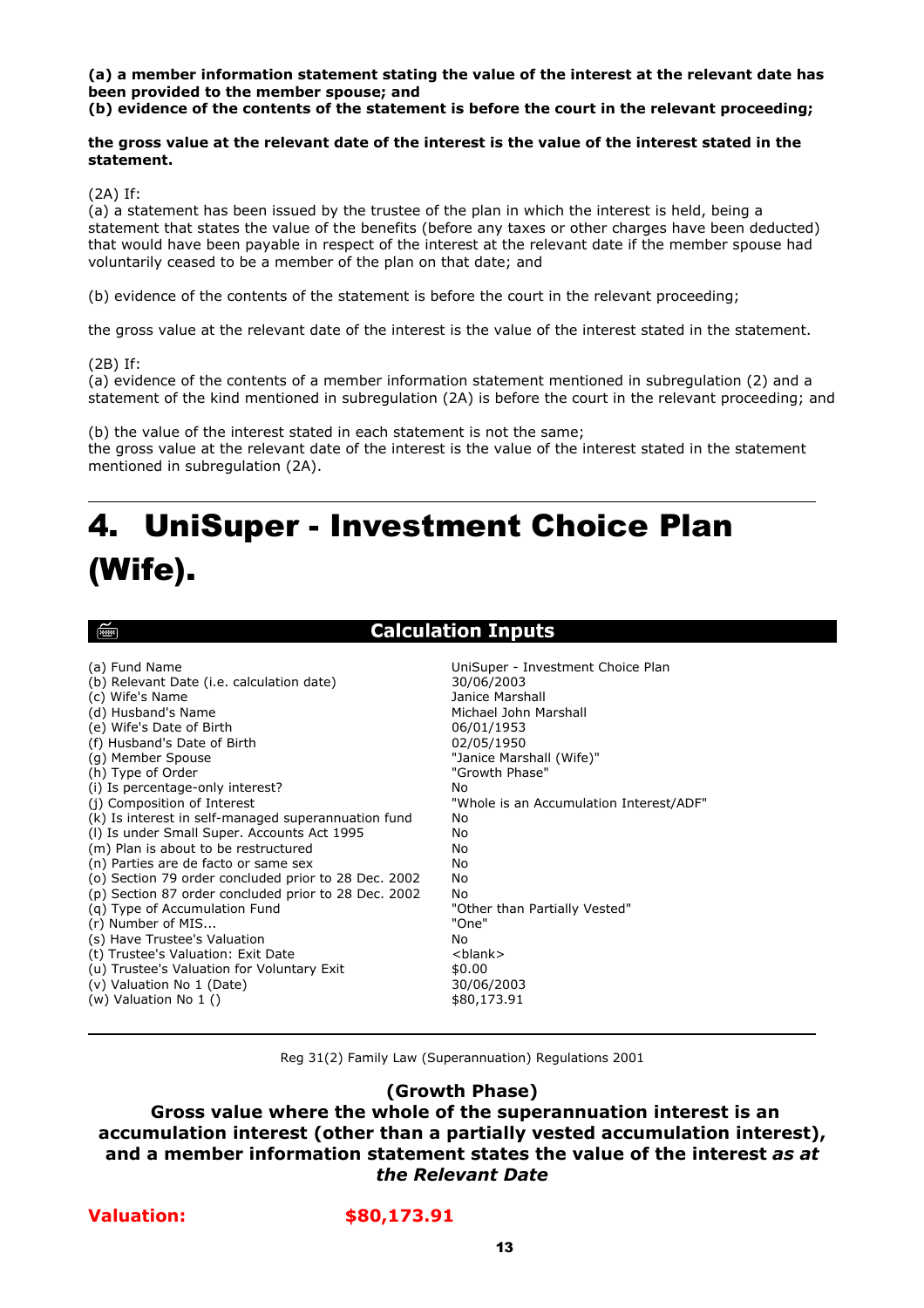#### Calculation Detail

The valuation simply equals the value given in the member information statement, namely \$80,173.91.

#### Calculation Method

The valuation is determined in accordance with the method prescribed by Regulation 31(2) of Family Law (Superannuation) Regulations 2001, which states:

#### **31 Method for determining gross value - accumulation interest (other than a partially vested accumulation interest)**

(1) If the whole of the superannuation interest is an accumulation interest (other than a partially vested accumulation interest), the gross value at the relevant date of the interest is to be determined in accordance with this regulation.

#### **(2) Subject to subregulation (2B), if:**

**(a) a member information statement stating the value of the interest at the relevant date has been provided to the member spouse; and** 

**(b) evidence of the contents of the statement is before the court in the relevant proceeding;** 

#### **the gross value at the relevant date of the interest is the value of the interest stated in the statement.**

(2A) If:

(a) a statement has been issued by the trustee of the plan in which the interest is held, being a statement that states the value of the benefits (before any taxes or other charges have been deducted) that would have been payable in respect of the interest at the relevant date if the member spouse had voluntarily ceased to be a member of the plan on that date; and

(b) evidence of the contents of the statement is before the court in the relevant proceeding;

the gross value at the relevant date of the interest is the value of the interest stated in the statement.

(2B) If:

(a) evidence of the contents of a member information statement mentioned in subregulation (2) and a statement of the kind mentioned in subregulation (2A) is before the court in the relevant proceeding; and

(b) the value of the interest stated in each statement is not the same;

the gross value at the relevant date of the interest is the value of the interest stated in the statement mentioned in subregulation (2A).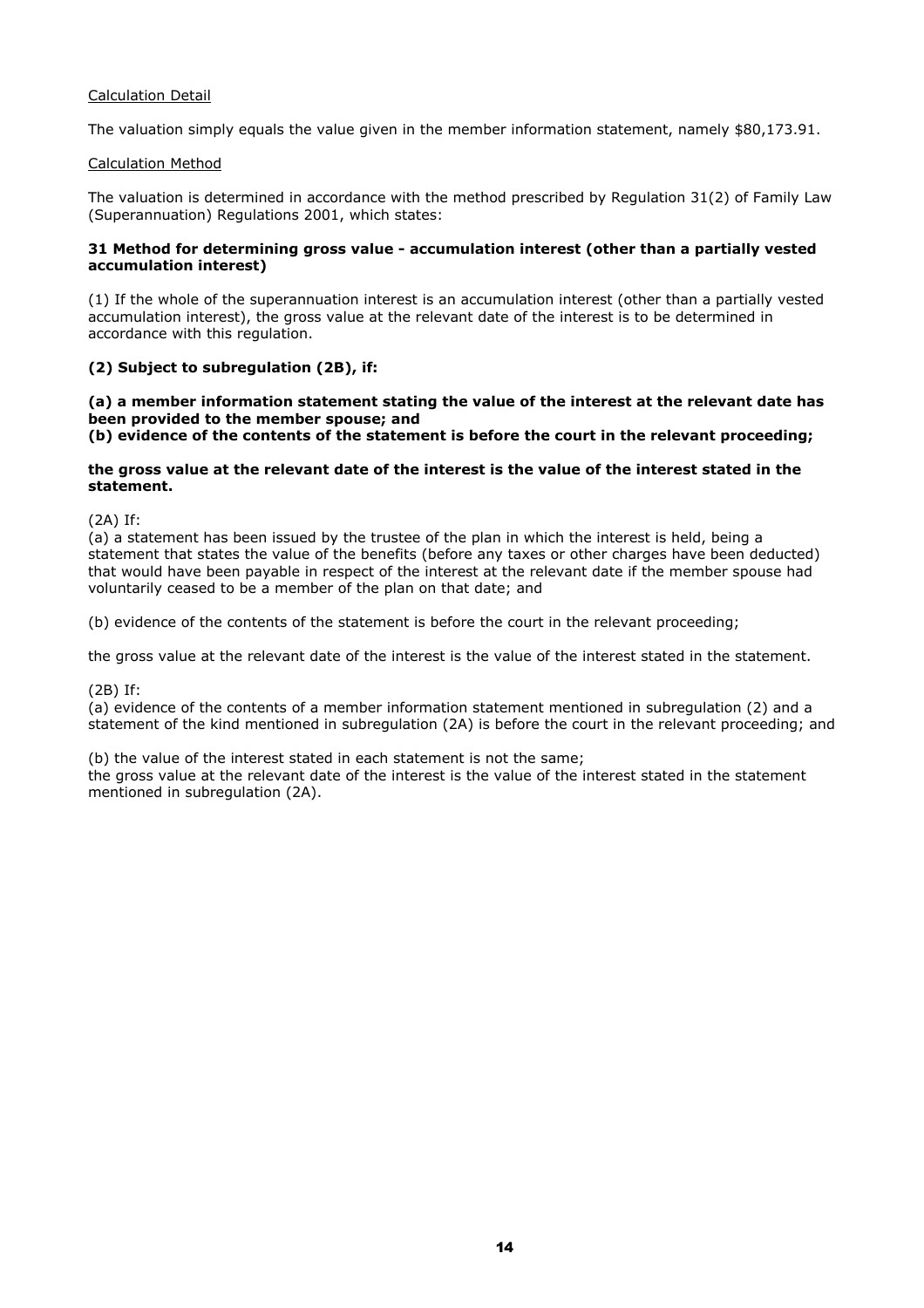# A. Family Law (Superannuation) (Methods and Factors for Valuing Particular Super-annuation Interests) Approval 2003

**Part 105 UniSuper superannuation fund** 

### **Division 105.1 Definitions**

#### **1 Definitions**

In this Part:

*the Deed* means the *UniSuper Consolidated Trust Deed* dated 8 November 2002. *UniSuper fund* means the superannuation fund known as UniSuper and mentioned in the Deed.

### **Division 105.2 Interests in the growth phase**

#### **2 Methods and factors for interests of members in the UniSuper fund**

 For an interest that is in the growth phase in the UniSuper fund mentioned in an item in the following table, the method or factor mentioned in the item is approved for section 4 of this instrument.

| $DP \times F \times (PVF + RVF \times .625)$<br>where:                                                                                                                                                                                                                                                                                                                                                                                                                                                                                                                                                                       |
|------------------------------------------------------------------------------------------------------------------------------------------------------------------------------------------------------------------------------------------------------------------------------------------------------------------------------------------------------------------------------------------------------------------------------------------------------------------------------------------------------------------------------------------------------------------------------------------------------------------------------|
|                                                                                                                                                                                                                                                                                                                                                                                                                                                                                                                                                                                                                              |
|                                                                                                                                                                                                                                                                                                                                                                                                                                                                                                                                                                                                                              |
| <b>DP</b> is the annual amount of the<br>person's deferred pension or partial<br>deferred pension at the relevant date.                                                                                                                                                                                                                                                                                                                                                                                                                                                                                                      |
| $\boldsymbol{F}$ is the applicable discount factor<br>calculated in accordance with the<br>formula in subclause 3 (3) of Schedule<br>6 to the Regulations and using the<br>factors in column 3 of the Table in<br>clause 4 of Schedule 6 to those<br>Regulations as if the references to<br>'minimum deferral period for lump<br>sum' in subclause 3 (3) and clause 4 of<br>Schedule 6 to the Regulations were<br>references to 'period until the person<br>attains the minimum retirement age'.<br>If the person has already reached the<br>minimum retirement age or is within 1<br>month of that age, F is taken to be 1. |
|                                                                                                                                                                                                                                                                                                                                                                                                                                                                                                                                                                                                                              |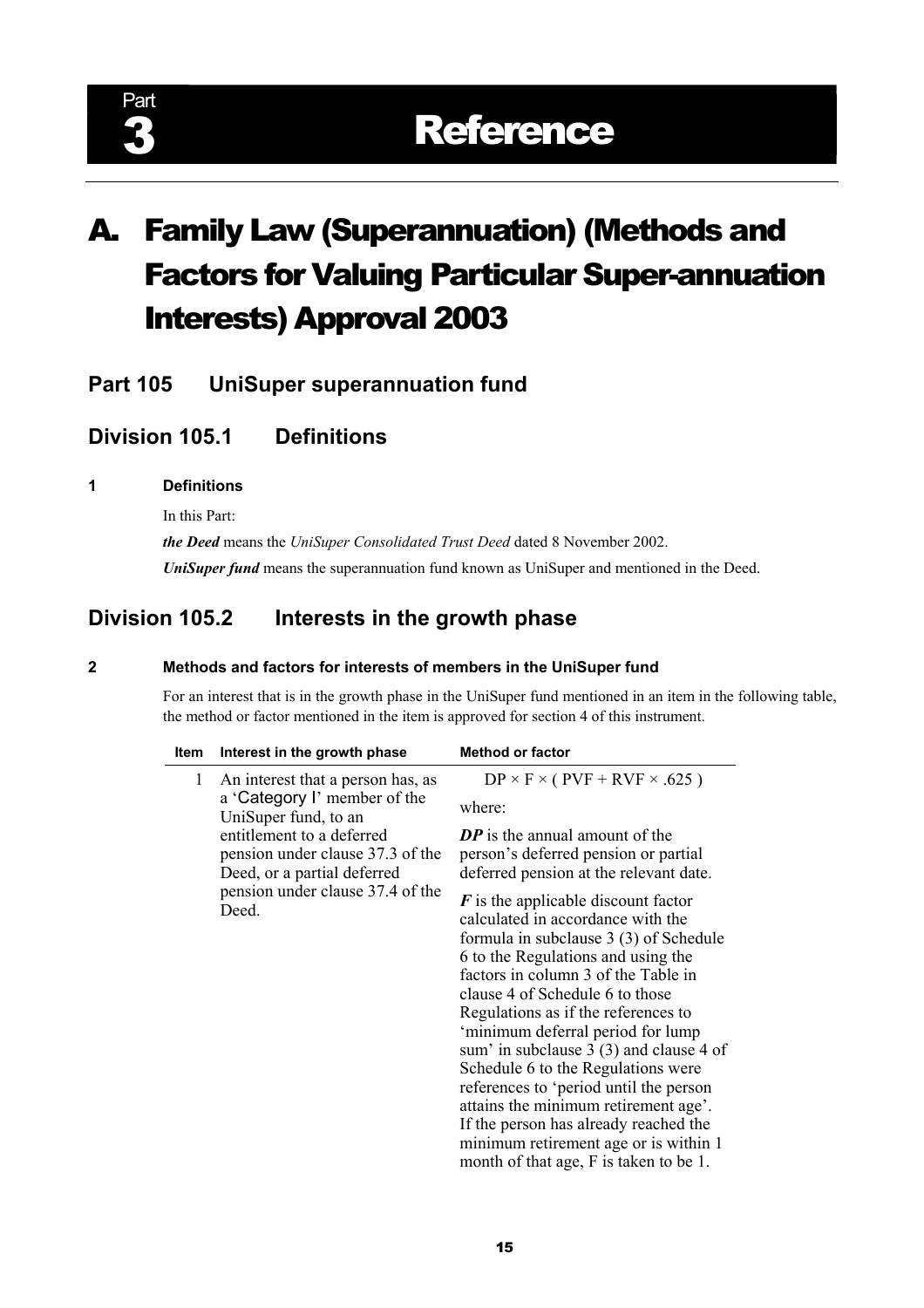| Item | Interest in the growth phase | <b>Method or factor</b>                                                                                                                                                                                                                                                                                                                                                                                                                                                                                                                      |
|------|------------------------------|----------------------------------------------------------------------------------------------------------------------------------------------------------------------------------------------------------------------------------------------------------------------------------------------------------------------------------------------------------------------------------------------------------------------------------------------------------------------------------------------------------------------------------------------|
|      |                              | $PVF$ is the applicable pension<br>valuation factor calculated in<br>accordance with the formula in<br>subclause $2(2)$ of Schedule 4 to the<br>Regulations and using the factors<br>mentioned in clause 7 of Schedule 2 to<br>the Regulations as if the references to<br>'member spouse's age' in subclause<br>2 (2) of Schedule 4 to the Regulations<br>and 'member's retirement age' in<br>clause 7 of Schedule 2 to the<br>Regulations were references to<br>'greater of member spouse's current<br>age and the minimum retirement age'. |
|      |                              | <b>RVF</b> is the applicable reversion<br>valuation factor mentioned in clause 7<br>of Schedule 2 to the Regulations.                                                                                                                                                                                                                                                                                                                                                                                                                        |